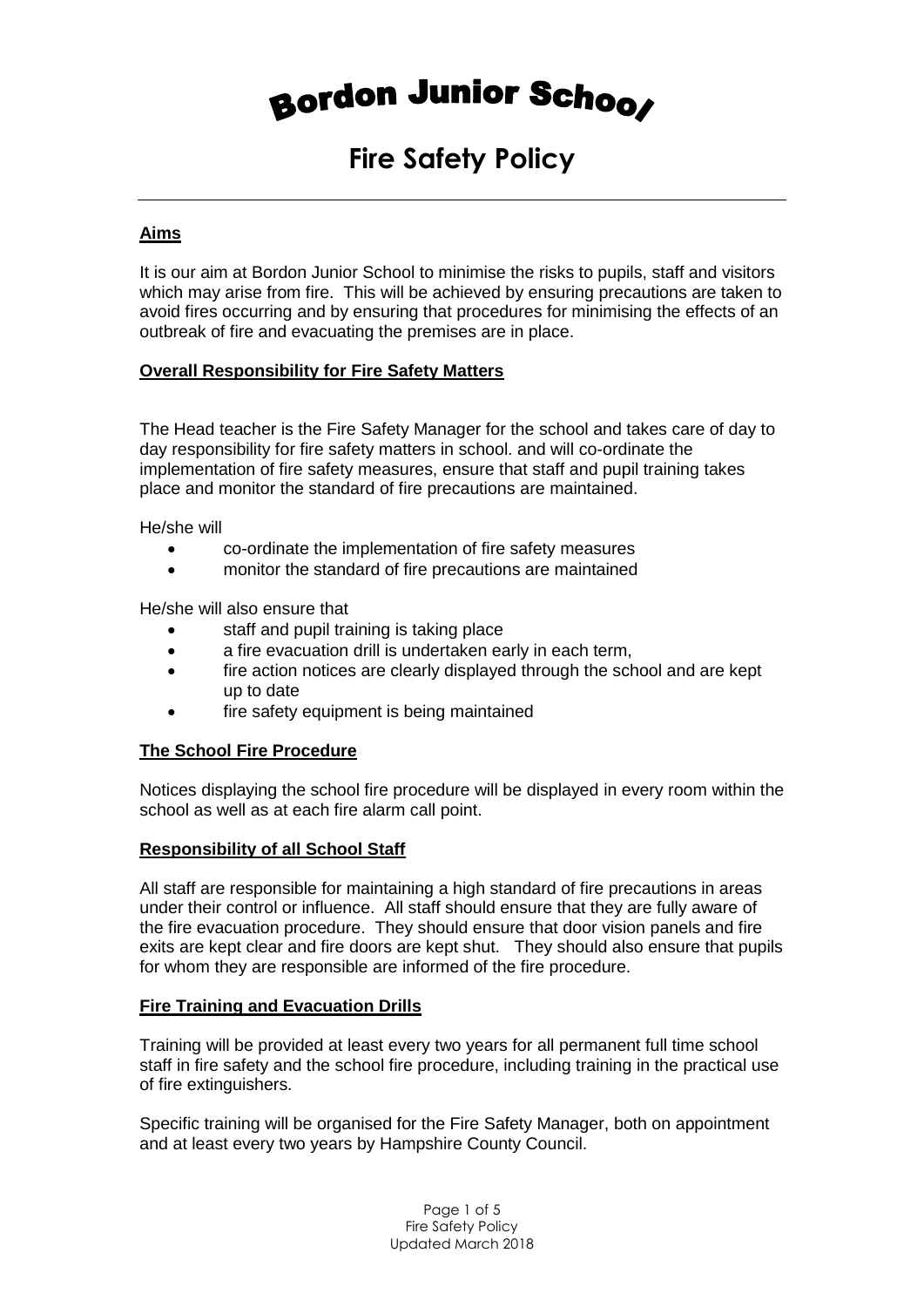All staff, whether temporary or permanent, will have the fire procedure explained to them, together with information on the location of the fire alarm call points, the sound of the fire alarm and the location of the escape routes, exits and assembly point. It is the responsibility of the Fire Safety Manager to ensure that this instruction is given in accordance with the Checklist in appendix A.

The Fire Safety Manager will also ensure that all fire safety records are maintained and are available for inspection by any enforcement authority.

The Head teacher / Fire Safety Manager will provide a report to the Governing Body through termly meetings of the Site and Premises committee.

#### **Maintenance of Fire Doors, Fire Exit Doors, Fire Equipment and Systems**

Fire extinguishers, fire alarm systems and emergency lighting are maintained under a central contract administered by professional consultants. However the Site Manager will carry out the following tests on the system and precautions between maintenance visits.

| <b>SYSTEM</b>                                                    | <b>FREQUENCY</b> | <b>METHOD OF TEST</b>                                                                                                                  |
|------------------------------------------------------------------|------------------|----------------------------------------------------------------------------------------------------------------------------------------|
| Fire Alarm                                                       | Weekly           | Test key operation of different<br>call point each week in rotation                                                                    |
| Fire Alarm                                                       | Daily            | Visual check of panel for fault indications                                                                                            |
| <b>Emergency Lighting</b>                                        | Monthly          | Operation of test switch or circuit breaker<br>and check that light illuminates                                                        |
| Fire Extinguishers,<br>Hose Reels,<br><b>Fire Blankets etc</b>   | Weekly           | Check that seals are intact, equipment has<br>not been removed or tampered with and<br>annual inspection and maintenance is<br>in date |
| <b>Fire Doors</b>                                                | Weekly           | Check that doors are closing fully and,<br>where fitted, latches are operating                                                         |
| Corridors,<br><b>Escape Routes and</b><br><b>Fire Exit Doors</b> | Daily            | Check exit doors are unlocked and that<br>escape routes are free of obstruction                                                        |
| <b>Fire Exit Doors</b>                                           | Weekly           | Check that doors are opening freely<br>and that emergency exit fittings are<br>operating correctly                                     |

#### **Raising the Alarm**

In the event of alarm failure a hand bell will be rung in order to raise the alarm.

#### **Calling the Fire Brigade**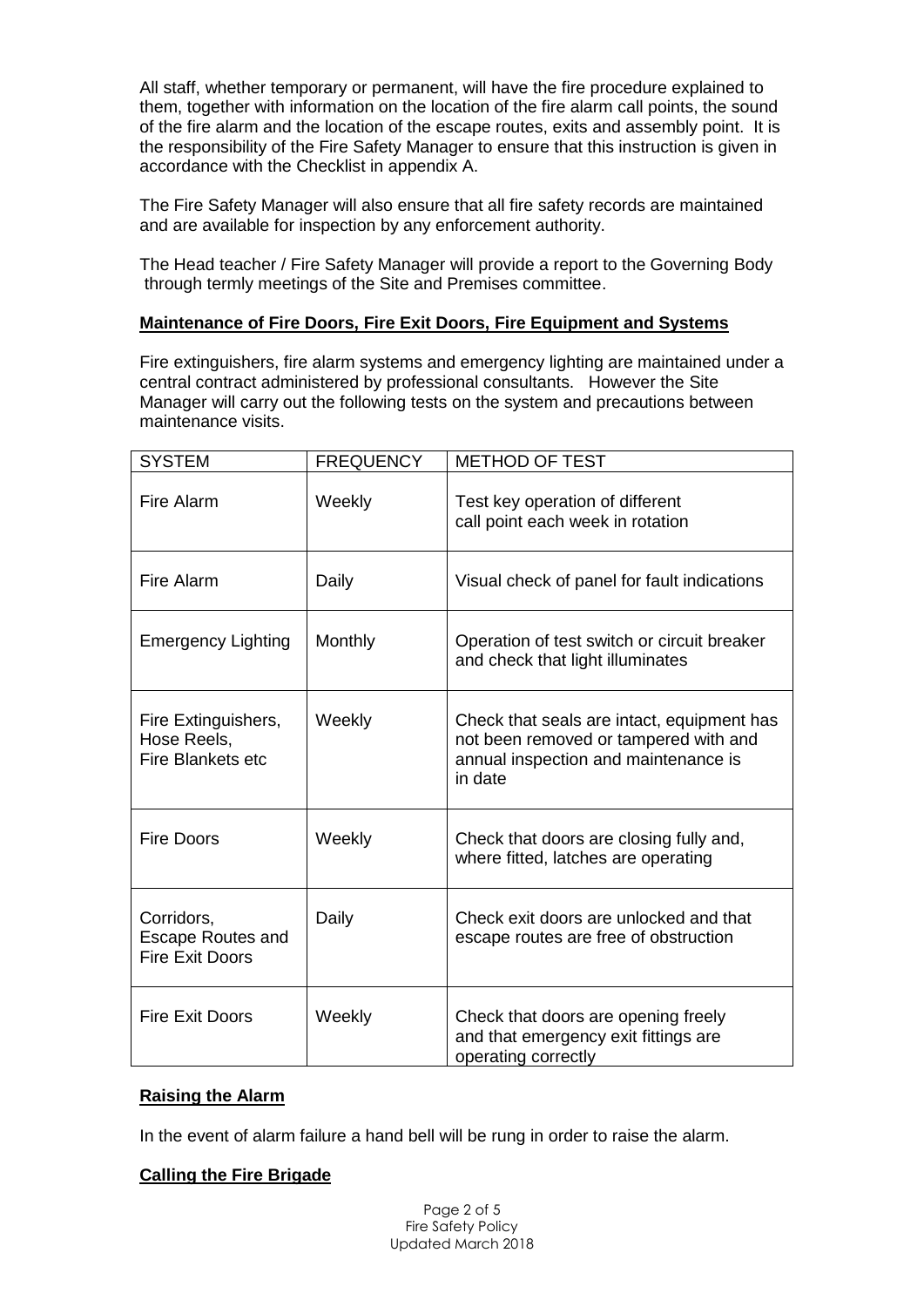It is the school policy that the fire brigade will be called on any confirmed outbreak of fire. The school office staff are responsible for calling the fire brigade when the alarm is sounded. Where the alarm is raised by the school's automatic smoke detection the office staff will call the fire brigade, if a fire is confirmed, or within two minutes of the alarm being raised if a false alarm is not confirmed.

#### **Meeting the Fire Brigade**

The Headteacher (or Deputy in the absence of the Head) is responsible for meeting the fire brigade on arrival.

#### **Events Taking Place Out of School Hours**

Where events are organised outside normal school hours, or by outside organisations, it is the responsibility of the member of staff organising the event or arranging the letting to ensure that the Fire Safety Manager is consulted and appropriate precautions including arrangements for evacuation and calling the fire brigade are in place, see Appendix B.

#### **Notices**

All fire exit routes will be signed by clear signs with directional arrows

#### **Records**

The following records will be kept by the Site Manager and overseen by the Fire Safety Manager :

| <b>RECORD TYPE</b>                    | <b>INFORMATION TO BE RECORDED</b>                                                                |
|---------------------------------------|--------------------------------------------------------------------------------------------------|
| Fire Alarm Test                       | Date of test, number of call points tested and<br>whether test was satisfactory                  |
| <b>Emergency Lights</b>               | Date of test, numbers or locations of lights tested<br>and whether test was satisfactory         |
| Free Operation of Fire Exit Doors     | List of all exit doors checked, date of check<br>and results                                     |
| <b>Practice Fire Evacuation Drill</b> | Date of drill, and problems encountered and<br>time taken to evacuate                            |
| <b>Fire Safety Training</b>           | Nature of training, names of those in attendance,<br>name of instructor and duration of training |

C James Headteacher June 2014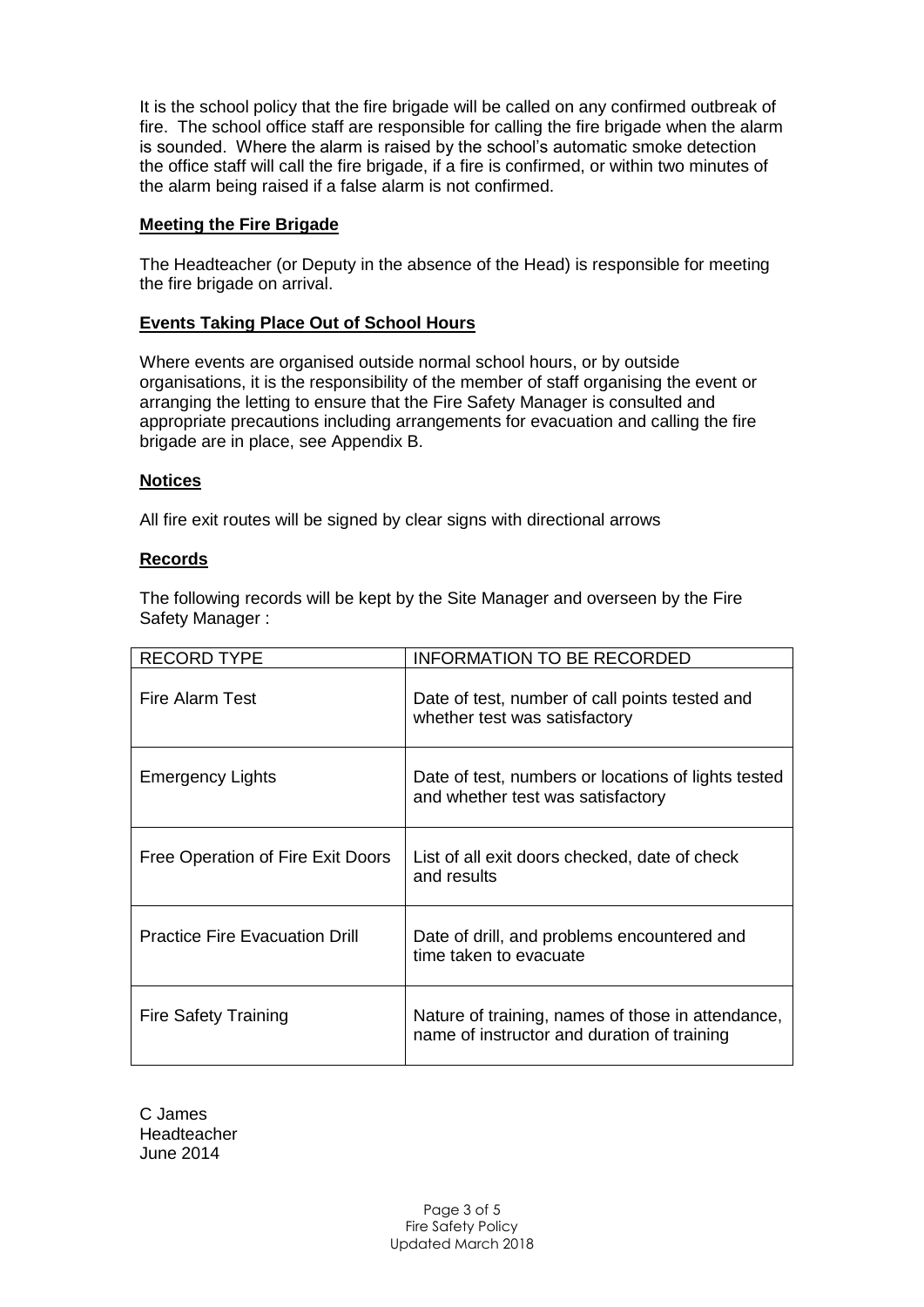## APPENDIX A

### CHECKLIST FOR FIRST DAY FIRE SAFETY **INSTRUCTION**

Take the new starter through the fire safety procedure as displayed at the fire alarm call points, in particular;

- Show them the location of the fire alarm call point and describe the way it operates. Emphasise that the first action on discovering a fire is to raise the alarm even if the fire is small.
- Describe the sound of the fire alarm and the action to be taken when it sounds, in particular leaving the building with any pupils for which the staff member is responsible and going straight to the assembly point in the front playground.
- Describe and walk the escape route and alternative escape routes that the member of staff is likely to use and show the operation of any push bars or exit fixings.
- Show the new member of staff the location of the fire extinguishers, but emphasise they should only be used if
	- $\triangleright$  the staff member has been previously trained
	- $\triangleright$  it is safe to do so
	- $\triangleright$  if the alarm has been raised first
	- $\triangleright$  after an evacuation has been started.

Page 4 of 5 Fire Safety Policy Updated March 2018